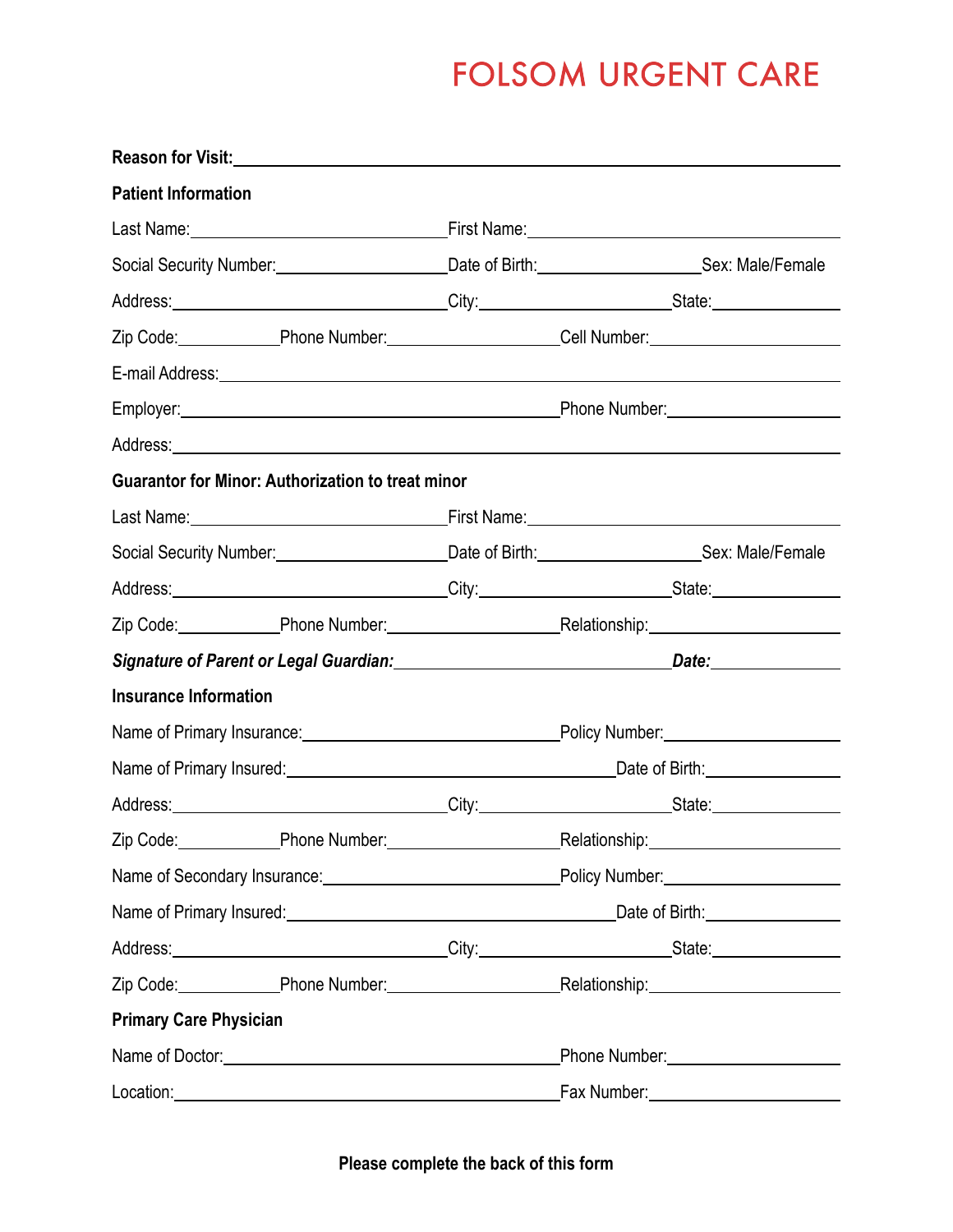### **FOLSOM URGENT CARE**

#### **Emergency Contact**

| Last Name:           | First Name:  |               |  |
|----------------------|--------------|---------------|--|
| <b>Phone Number:</b> | Cell Number: | Relationship: |  |

**Consent for Treatment** 

I consent to the performance of all routine medical care and treatment (e.g. tests, therapy, medical treatment or procedures, etc.) which may be performed as deemed necessary by and under the general and special instructions of the physician and/or authorized health care providers of Folsom Urgent Care.

#### **Release of Information**

I agree that, to the extent necessary to determine liability for payment and to obtain reimbursement, or as otherwise permitted or required by law, Folsom Urgent Care may disclose any portion of my/the patient's medical records including but not limited to, information about patient's diagnosis and/or treatment relating to medical, mental health, developmental disability, and/or substance abuse treatment to any government agency or corporation including, but not limited to, insurance companies, employers, or health service plans to ensure coordination of my/the patient's ongoing care and treatment. I also release any medical information to the patient's primary care physician or any consulting physicians or health care providers participating in my/the patient's care.

#### **Privacy Notice: HIPAA**

By signing this section, you acknowledge understanding of the above Notice of Privacy Practices of Folsom Urgent Care provides and information about how we may use or disclose your protected health information. We encourage you read it fully.

| <b>Print name of Patient:</b>                  |                      |  |
|------------------------------------------------|----------------------|--|
| <b>Print name of Person signing below:</b>     | <b>Relationship:</b> |  |
| <b>Signature of Patient or Legal Guardian:</b> | Date:                |  |

### **Authorization**

The undersigned certifies that he/she has read the information noted above and has been given the opportunity to have questions answered fully regarding the above information and to his/her satisfaction, and has the option to receive a copy of this agreement upon request. The undersigned further certifies that he/she is 1) the patient 2) the patient's legal representative or 3) is duly authorized by the patient as the patient's general agent to execute the above and accepts its terms.

| Print name of Person signing below:            | <b>Relationship:</b> |
|------------------------------------------------|----------------------|
| <b>Signature of Patient or Legal Guardian:</b> | Date:                |